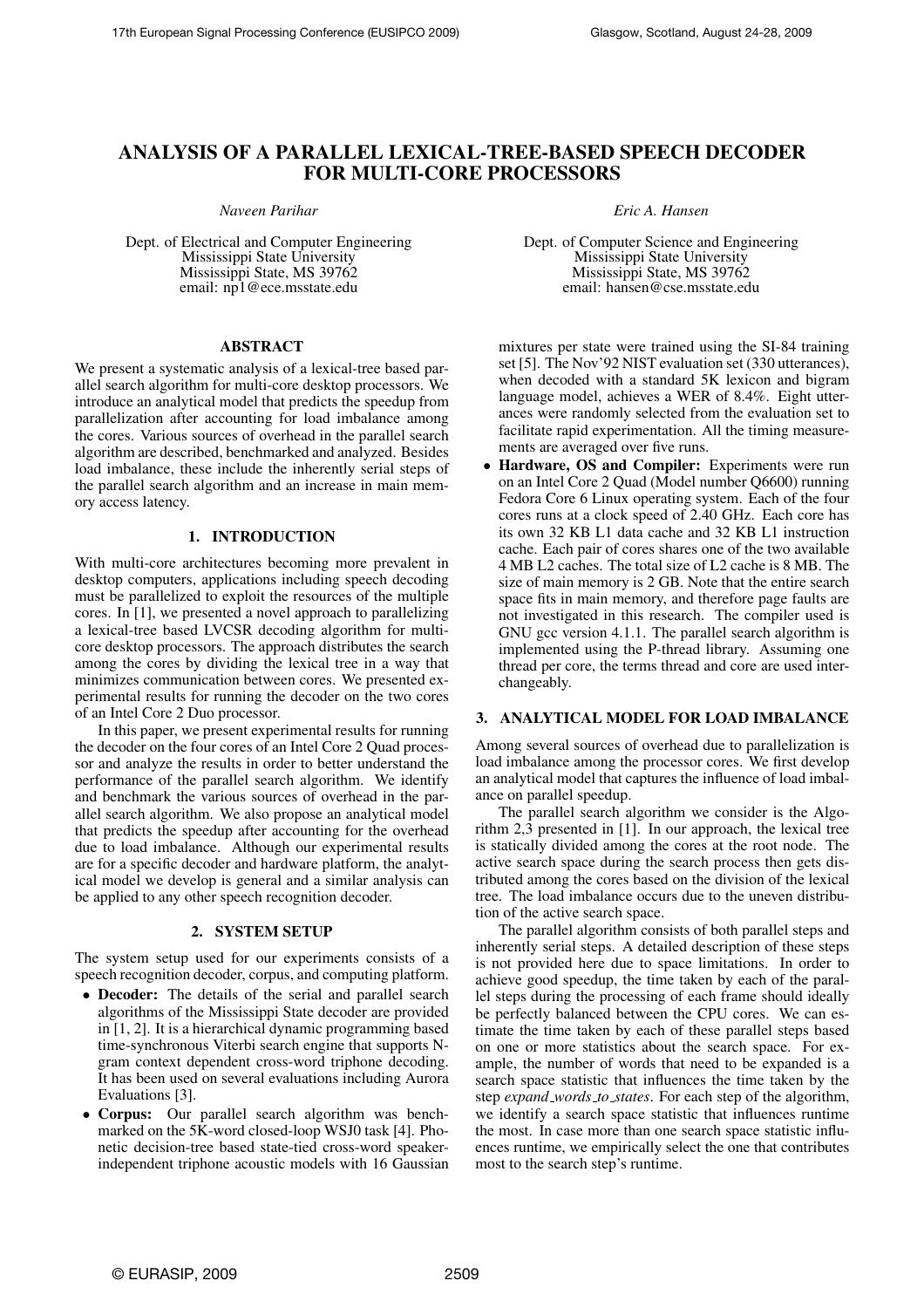In general, we can predict the speedup for each parallel step, *p*, based on its search space statistic, *s*, as follows:

$$
\hat{S}_p = \frac{serial\_runtime}{parallel\_elapped\_runtime} = \frac{N_c \cdot \beta_s}{\beta_s + \alpha_s},\qquad(1)
$$

where  $\beta_s$  is the perfectly balanced work due to search space statistic  $s$ ,  $\alpha_s$  is the load imbalance in search space statistic  $s$ , and *N<sup>c</sup>* is the total number of cores.

The perfectly balanced work due to search space statistic *s* is given by:

$$
\beta_s = \sum_{f=1}^{N_f} \beta_{s,f},\tag{2}
$$

where  $N_f$  is the total number of frames, and

$$
\beta_{s,f} = \frac{\sum_{c=1}^{N_c} n_{s,f,c}}{N_c},\tag{3}
$$

where  $n_{s,f,c}$  is the value of search space statistic *s* in core *c* during the processing of frame *f* .

The load imbalance in search space statistic *s* is:

$$
\alpha_{s} = \sum_{f=1}^{N_{f}} \max_{c=1}^{N_{c}} \{n_{s,f,c} - \beta_{s,f}\},
$$
\n(4)

Note that for a perfectly balanced load,  $n_{s,f,c} = \beta_{s,f},$  *f or all c*, *f*. Hence,  $\alpha_s = 0$ , and  $\hat{S_p} = N_c$ .

The predicted speedup and the corresponding search space statistic used to estimate this speedup for all parallel steps is shown in Table 1. We observe that for 2-core, most of the parallel steps are reasonably balanced. However, for 4-core, there is greater load imbalance. Because imbalance in any step only influences the time spent in that specific step, we can apply these speedups to time taken by corresponding steps in serial search (Table 2), and add them to get a prediction of the elapsed runtime for these parallel steps. Adding the time taken by serial steps to the predicted runtime taken by parallel steps, provides the prediction of the elapsed runtime as shown below:

$$
\hat{t} = \sum_{p=1}^{N_p} \{ts_p \cdot \hat{S_p}\} + \sum_{r=1}^{N_r} ts_r.
$$
 (5)

where  $N_p$  is the number of steps in serial search that can be parallelized,  $N_r$  is the number of inherently serial steps, and  $ts<sub>x</sub>$  is the time taken by search step *x*.

We can then predict the speedup of the parallel search algorithm. The speedup prediction for 2-core is 1.52, and for 4-core is 2.29. The accuracy of our model might be improved by using more than one search space statistic to predict speedup for a search step. This possibility is left for future work.

### 4. OVERHEAD IN PARALLEL SEARCH ALGORITHM

In this section, we analyze and discuss various sources of overhead in the parallel search algorithm.

| parallel step                | search space stat   | 2cores | 4cores |
|------------------------------|---------------------|--------|--------|
| $exp_w d_paths$              | #Word-ends          | 1.97   | 3.85   |
| $exp_1$ <sub>phn_paths</sub> | #Phone-end Paths    | 1.65   | 2.31   |
| prune_model_inst             | #Mod. Inst. Pruned  | 1.84   | 2.92   |
| $\overline{project}\_states$ | #State Paths        | 1.87   | 3.25   |
| prune_state_paths            | #State Paths Pruned | 1.84   | 2.98   |
| likelihood_comp              | #States Evaluated   | 1.80   | 2.68   |
| LM_lookups                   | #Lookups            | 1.63   | 2.33   |
| LM_lookaheads                | #Lookaheads         | 1.79   | 2.87   |

**Table 1**. Predicted speedup  $(\hat{S_p})$  considering load imbalance.

|                     |                               | %time | time(s) | <b>xRT</b> |
|---------------------|-------------------------------|-------|---------|------------|
|                     | exp_wd_paths_to_states        | 30.73 | 203.44  | 3.72       |
|                     | $exp\_phn\_paths\_to\_states$ | 9.71  | 64.26   | 1.18       |
|                     | compute_max_phone             |       |         |            |
|                     | model_inst_thresh             | 8.65  | 57.25   | 1.05       |
| Search              | prune_phn_model_inst          | 11.59 | 76.70   | 1.40       |
| Mang.               | <i>project_states</i>         | 19.05 | 126.12  | 2.31       |
|                     | prune_state_paths             | 10.82 | 71.65   | 1.31       |
|                     | create_word_paths             | 1.46  | 9.66    | 0.18       |
|                     | compute_word-end_             |       |         |            |
|                     | pruning_thresh                | 0.01  | 0.08    | 0.01       |
|                     | initialization                | 0.54  | 3.56    | 0.07       |
|                     | total                         | 92.55 | 612.72  | 11.20      |
|                     | state_likelihood_computation  | 4.34  | 28.70   | 0.53       |
|                     | LM_lookups                    | 2.66  | 17.63   | 0.32       |
| LM <sub>comp.</sub> | LM_lookaheads                 | 0.43  | 2.84    | 0.05       |
|                     | total                         | 3.3   | 20.47   | 0.4        |
| total               |                               | 100.0 | 661.89  | 12.11      |
| total serial        |                               | 10.65 | 70.55   | 1.29       |
|                     | total parallel potential      | 89.35 | 591.34  | 10.82      |

Table 2. Serial search algorithm's timing measurements ( $ts_x$ ). Inherently serial steps are shown in bold case.

#### 4.1 Overhead in Parallel Steps

Let  $ts_p$  denote the time spent by the serial search algorithm to process a step  $p$ . Let  $t_p$  denote the time spent by the parallel search algorithm to process the parallel step  $p$  using  $N_c$  cores. The overhead for parallel step *p* is defined as follows, by the standard parallel computing analysis [6]:

$$
top_p = N_c \cdot t_p - t s_p, \tag{6}
$$

The total parallel cost,  $N_c \cdot t_p$ , is the sum of cost for all cores. If  $N_f$  frames are processed in parallel step  $p$ , the cost per core for processing each frame is the sum of the time spent executing the parallel step *p* and idling due to load imbalance, for the core. The total parallel cost is defined as:

$$
N_c \cdot t_p = \sum_{c=1}^{N_c} \sum_{f=1}^{N_f} \{tp_{p,f,c} + ti_{p,f,c}\},\tag{7}
$$

where  $tp_{p,f,c}$  is the time taken by core *c* to process parallel step *p* during frame *f*, and  $t_{p,f,c}$  is the idling time due to load imbalance. Rearranging Equation (7) and substituting in Equation (6):

$$
top_p = \left\{ \sum_{c=1}^{N_c} \sum_{f=1}^{N_f} t p_{p,f,c} - t s_p \right\} + \sum_{c=1}^{N_c} \sum_{f=1}^{N_f} t i_{p,f,c}. \tag{8}
$$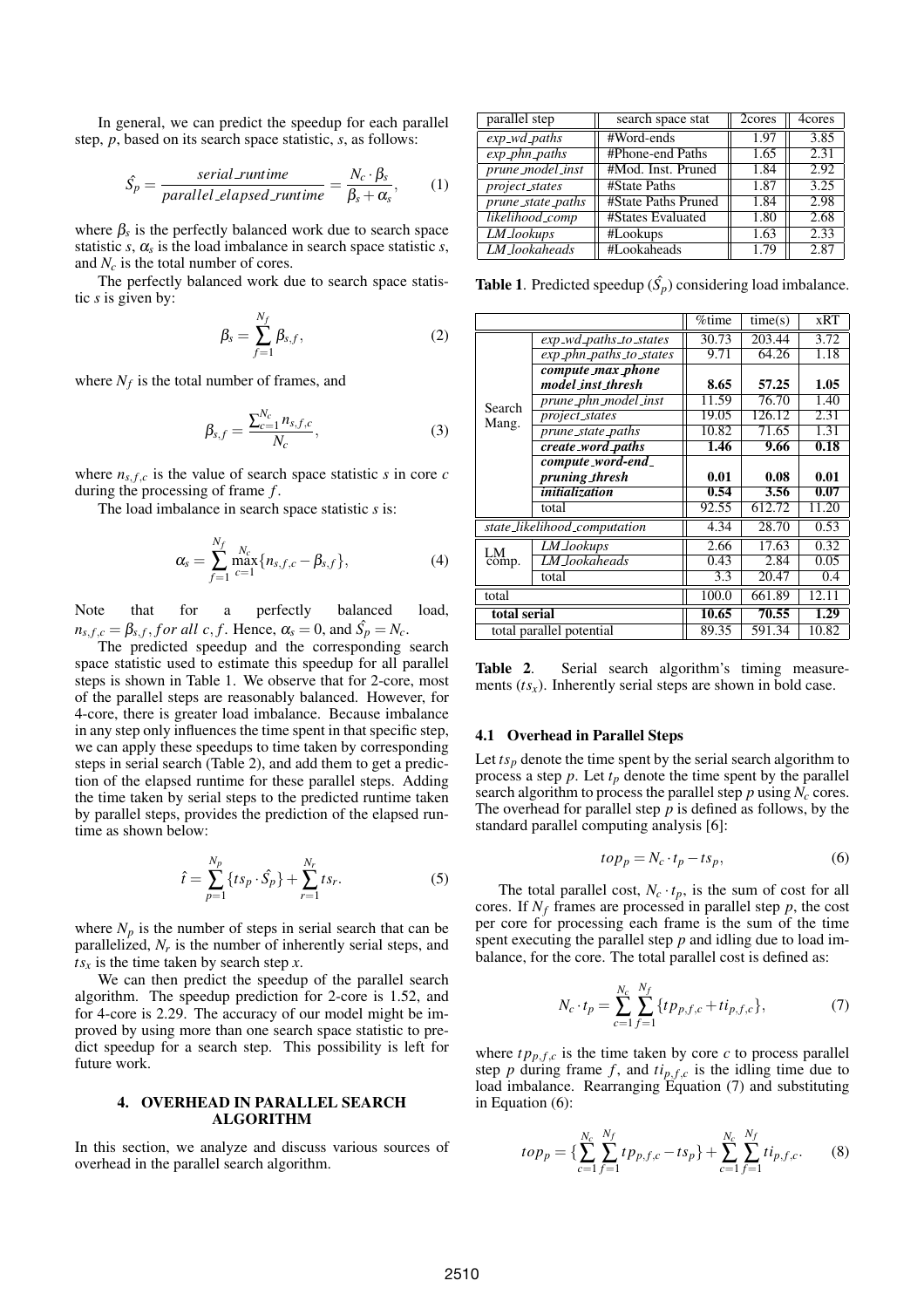We define the first term as *overhead due to parallel execution*, *toppp*, and the second term as *overhead due to load imbalance*, *topip*.

$$
topp_p = \sum_{c=1}^{N_c} \sum_{f=1}^{N_f} t p_{p,f,c} - t s_p,
$$
 (9)

$$
topi_p = \sum_{c=1}^{N_c} \sum_{f=1}^{N_f} t i_{p,f,c}, \text{ and } (10)
$$

$$
top_p = topp_p + topi_p. \tag{11}
$$

Table 3 compares the actual overhead due to load imbalance (*topi*), and predicted overhead due to load imbalance (*topi*) using the analytical model introduced in Section 3.

$$
\widehat{topip} = N_c \cdot \frac{ts_p}{\hat{S_p}} - ts_p = ts_p \cdot \left\{ \frac{N_c}{\hat{S_p}} - 1 \right\}.
$$
 (12)

Note that the predicted overhead is an overestimate of the actual overhead. As described in Section 3, the accuracy of the model can be improved by incorporating more than one search space statistic for certain search steps, if required. Nonetheless, the model based on one search space statistic per search step is useful for feasibility analysis. Both the predicted and actual load imbalance show that the load imbalance in 4-core parallel search is approximately 3.5 times the load imbalance on 2-core parallel search.

#### *4.1.1 Overhead Due to Parallel Execution*

Three sources of *overhead due to parallel execution* (*topp*) are:

- *Excess Computations due to an increase in likelihood computations*: This overhead is incurred only by the likelihood computation step. Each thread keeps its own local copy of the likelihood cache and hence, the states that fall in multiple threads get evaluated multiple times. Table 4 presents the increase in number of likelihood computations. Assuming equal cost for each likelihood computation during the serial search, we can estimate the time taken by likelihood computations in the parallel search, also shown in Table 4.
- *Excess Computations due to changes required to convert serial code into parallel code*: Changes in the algorithm might increase work. Also, the compiler might produce a different set of processor instructions due to the changes in the code.

| parallel step                | 2 cores  |          | 4 cores            |          |
|------------------------------|----------|----------|--------------------|----------|
|                              | $topi_p$ | $topi_p$ | $topi_p$           | $topi_p$ |
| $exp\_wd\_paths\_to\_states$ |          |          |                    |          |
| + exp_phn_paths_to_states    |          |          |                    |          |
| + LM_Lkups+LM_Lkah.          | 21.06    | 15.83    | 68.69              | 50.06    |
| prune_phn_model_inst         | 6.66     | 4.92     | $\overline{28.36}$ | 17.49    |
| <i>project_states</i>        |          |          |                    |          |
| + state_likelihood_comp      | 11.95    | 14.48    | 43.24              | 55.30    |
| prune_state_paths            | 6.23     | 4.03     | 24.52              | 14.06    |
| total                        | 45.90    | 39.26    | 164.81             | 136.91   |

Table 3. Comparison of actual (*topi<sub>p</sub>*) and predicted overhead  $(t \circ pi_p)$  due to load imbalance in seconds.

|        | 1 core<br>2 cores |                 |            |        | 4 cores    |
|--------|-------------------|-----------------|------------|--------|------------|
| #Comp. | 1413.8            | $\sqrt{1793.6}$ | $(+379.8)$ | 2054.5 | $(+640.7)$ |
| Time   | 28.70             | 36.40           | $(+7.70)$  | 41.70  | $(+13.00)$ |

Table 4. Average number of likelihood computations per frame, and corresponding estimated parallel runtime in secs.

• *Increase in CPU Pipeline Stalls due to hardware limits*: For example, on an Intel Core 2 Quad processor, parallel concurrent execution increases the front side busbandwidth utilization and main memory access latency.

Table 5 presents a comparison of  $topp_p$  for all the parallel steps among serial (1-core), 2-core parallel, and 4-core parallel search. Due to space limitation, instead of considering the behavior of each parallel step individually, we analyze the overall behavior. The overhead for 2-core search is 77.12 seconds. The overhead for 4-core search increases by approximately three times, and is 267.89 secs. The contribution from *Excess Computations due to an increase likelihood computations* to the total overhead is very small (7.7 secs for 2-core and 13.0 secs for 4-core) and can be ignored.

The total overhead (*topp*) due to parallel execution can then be decomposed into the two remaining sources by observing the measurements of processor-specific high performance events shown in Table 6. *Excess Computations due to changes required to convert serial code into parallel code* result in time overhead for an increase in non-stalled CPU cycles (12.28 secs for 2-core and 26.00 secs for 4-core). The overhead due to *Increase in CPU Pipeline Stalls* dominates the total overhead. For 4-core parallel search, this overhead is 241.86 secs which approximately 3.7 times the overhead for 2-core parallel search (64.84 secs). In the next section, we present a detailed analysis of the factors that contribute to the *Increase in CPU Pipeline Stalls*.

# *4.1.2 CPU Pipeline Stalls*

Table 6 presents the decomposition of time due to CPU pipeline stalls among four major performance events. These events include stalls due to Branch-MisPrediction, Nonprefetched Retired Load L2 Cache Hits, Non-prefetched Retired Load L2 Cache Misses, and Non-prefetched Retired Load Data-TLB Cache Misses. The number of cycles stalled due to Branch-MisPrediction can be directly measured; from this, the corresponding time is computed. For the other three events, the penalty in the form of number of stalled cycles needs to be estimated and this can result in an overestimation. An estimate of 10 cycles for Data-TLB cache miss penalty

| parallel step                | 2 cores | 4 cores |
|------------------------------|---------|---------|
| expand_word_paths_to_states  | $-5.2$  | 23.42   |
| expand_phone_paths_to_states | 1.45    | 4.91    |
| prune_phone_model_instances  | 25.36   | 73.14   |
| project_states               | 31.84   | 66.35   |
| prune_state_paths            | 20.12   | 68.33   |
| state_likelihood_computation | 11.82   | 27.20   |
| <b>LM_lookups</b>            | 0.08    | 2.42    |
| LM_lookaheads                | 1.58    | 2.09    |
| total                        |         | 267.89  |

**Table 5.** Overhead due to parallel execution  $(topp_p)$  in secs.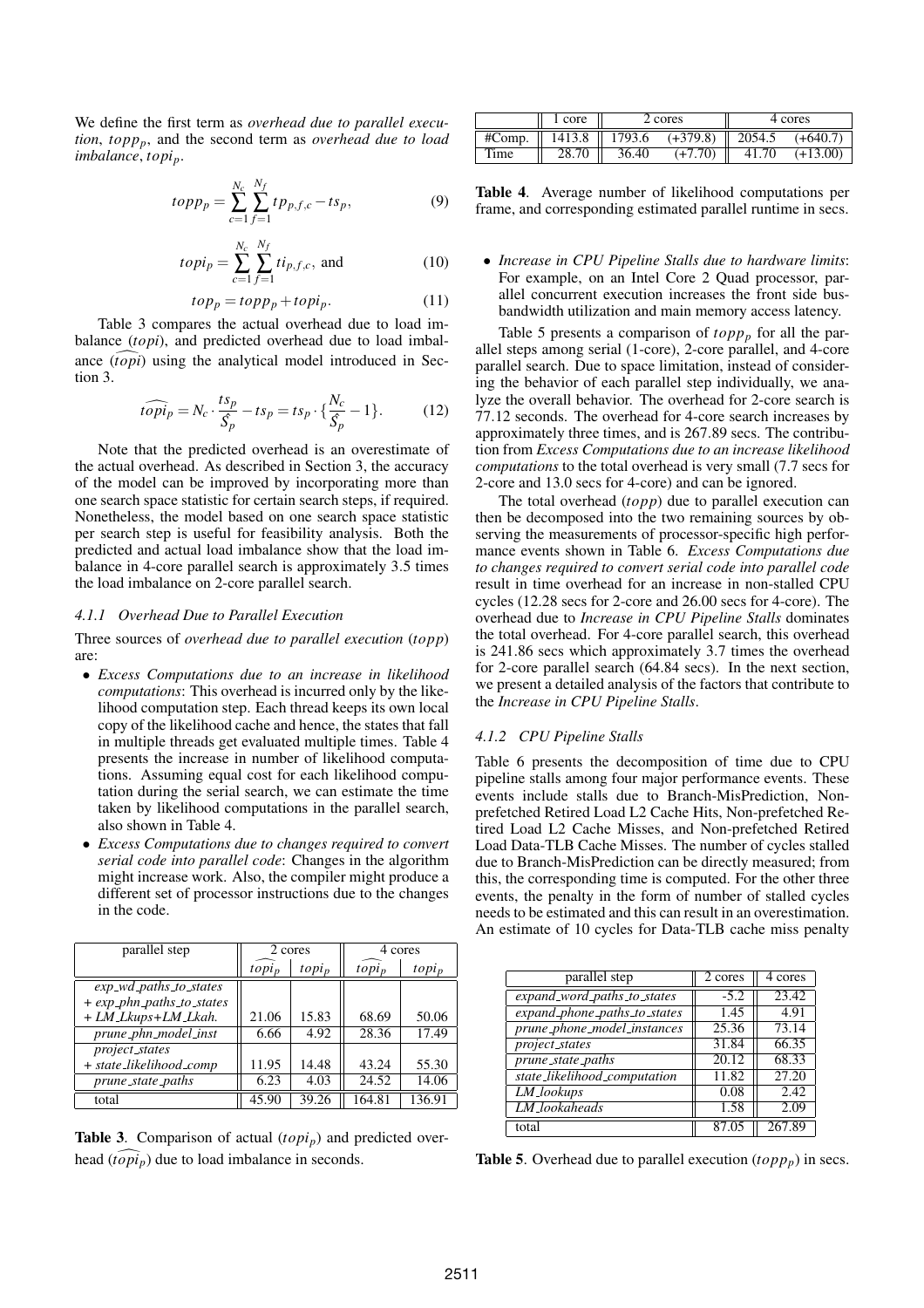|                                         | 1 core            | 2 cores           |              | 4 cores           |              |
|-----------------------------------------|-------------------|-------------------|--------------|-------------------|--------------|
| # Retired Load L2 Hit                   | 1,759,406,790     | 1,952,197,334     | $(+10.95\%)$ | 2,202,346,210     | $(+25.17%)$  |
| # Retired Load L2 Miss                  | 4,356,423,142     | 4, 355, 233, 453  | $(-0.02\%)$  | 4,043,894,647     | $(-7.17%)$   |
| # Retired Load Data-TLB Miss            | 4,372,081,635     | 4.110.294.090     | $(-5.98\%)$  | 3,693,061,200     | $(-15.53%)$  |
| Total # Outstanding Load Bus Reqs./cyc  | 3,034,881,101,734 | 3,217,675,629,573 | $(+6.02\%)$  | 4,256,667,328,050 | $(+40.25\%)$ |
| Total # Load Bus Request                | 12,849,414,742    | 11,812,248,446    | $(-8.07\%)$  | 10,544,482,341    | $(-17.93%)$  |
| Access Latency in cycles                | 236.18            | 272.40            | $(+15.33%)$  | 403.68            | $(+70.91\%)$ |
| Total Time (s)                          | 591.34            | 678.39            | $(+87.05)$   | 859.20            | $(+267.86)$  |
| Time taken by Non-stall Cycles (s)      | 163.28            | 175.56            | $(+12.28)$   | 189.28            | $(+26.00)$   |
| Time taken by Pipeline Stall Cycles (s) | 428.06            | 492.90            | $(+64.84)$   | 669.92            | $(+241.86)$  |
| Stalls due to Branch-MisPrediction (s)  | 5.95              | 9.72              | $(+3.77)$    | 16.27             | $(+10.32)$   |
| Stalls due to Retired Load L2 Hit (s)   | 10.26             | 11.38             | $(+1.12)$    | 12.84             | $(+2.58)$    |
| Stalls due to Retired Load L2 Miss (s)  | 428.67            | 494.27            | $(+65.60)$   | 680.12            | $(+251.45)$  |
| Stalls due to Data-TLB-Load-Miss (s)    | 18.21             | 17.12             | $(-1.09)$    | 15.38             | $(-2.83)$    |

Table 6. Important performance measurements for parallel steps.

for the Intel Core 2 architecture was taken from [7]. An L2 cache hit penalty of 14 cycles was estimated using [8]. The L<sub>2</sub> cache miss penalty is computed as main memory access latency, as described in [9]. As shown in Table 6, the access latency varies for serial (1-core), 2-core parallel, and 4-core parallel search. This leads to the following important observation: concurrent execution among multiple cores results in a greater number of load bus requests per cycle. This happens due to a larger number of L2 cache misses generated as a result of the load requests from multiple cores in a given time interval as compared to serial search. Hence, the main memory access latency increases.

The estimated time due to stalls caused by Nonprefetched Retired Load L2 Cache Misses dominates the overall time due to stalls. The number of Non-prefetched Retired Load L2 Cache Misses decreases in parallel search because of an increase in overall L1 data cache size (each core has its own L1 cache) and L2 cache size (for 4-core parallel search, both the available L2 data caches are used). However, the main memory access latency increases which results in an increase in stall time due to Non-prefetched Retired Load L2 Cache Misses. It is obvious that the estimated L2 cache miss penalty is an overestimate. Nonetheless, it provides useful information required to characterize the overhead. Efforts to reduce the overall stall time should involve optimizations that reduce the overall bus-traffic and Non-prefetched Retired Load L2 Cache Misses.

#### 4.2 Overhead due to Serial Steps

When processing a serial step, *r*, of the parallel search algorithm, all but one of the cores is idling. This results in an overhead, *tor<sup>r</sup>* , due to serial step *r*,

$$
tor_r = \{N_c - 1\} \cdot \sum_{f=1}^{N_f} tr_{f,r},
$$
\n(13)

where  $tr_{f,r}$  is the time taken by a single core to process serial step *r* during frame *f*. In Section 4.4, it is shown that the overall time taken by the serial steps is comparable among serial (1-core), 2-core parallel, and 4-core parallel search. The overhead *tor<sub>r</sub>* for all serial steps is shown in Table 7. As expected, the total overhead due to inherently serial steps in 4-core parallel search is approximately three times the overhead in 2-core parallel search.

| serial step                         | 2 cores | 4 cores |
|-------------------------------------|---------|---------|
| compute_max_phone_model_inst_thresh | 57.19   | 166.77  |
| create_word_paths                   | 10.88   | 36.72   |
| lex-tree_synchronization            | 0.94    | 4.08    |
| compute_word-end_pruning_thresh     | 0.36    | 1.68    |
| initialization                      | 3.85    | 10.17   |
| read_featVector                     | 0.05    | 0.48    |
| total                               | 73.27   | 219.90  |

Table 7. Overhead due to serial steps (*torr*) in seconds.

| overhead                                    |        | 2 cores | 4 cores |         |  |
|---------------------------------------------|--------|---------|---------|---------|--|
| $\sum_{p=1}^{N_p} topi_p$                   | 39.26  | 19.71%  | 136.91  | 21.92%  |  |
| $\sum_{p=1}^{N_p}topp_p$                    | 87.05  | 43.60%  | 267.89  | 42.88%  |  |
| $\sum_{r=1}^{N_r}$<br>$_1$ tor <sub>r</sub> | 73.27  | 36.69%  | 219.90  | 35.20%  |  |
| to                                          | 199.68 | 100.00% | 624.70  | 100.00% |  |

Table 8. Distribution of total overhead in seconds.

#### 4.3 Total Overhead

The total overhead, *to*, of the parallel search algorithm is given by:

$$
to = N_c \cdot t - ts = \sum_{p=1}^{N_p} topp_p + \sum_{p=1}^{N_p} topi_p + \sum_{r=1}^{N_r} tor_r,
$$
 (14)

where *t* is the total elapsed runtime of the parallel search algorithm, *ts* is the total runtime of the serial search algorithm,  $N_p$  is the total number of parallel steps, and  $N_r$  is the total number of serial steps. Table 8 shows the distribution of the total overhead. The overhead due to inherently serial steps (*tor*) is about 35%, and cannot be eliminated. Ideally, we want this overhead to be the only overhead in parallel search. Hence, future research efforts need to focus on reducing the overhead in parallel steps due to load imbalance (*topi*) and parallel execution (*topp*).

#### 4.4 Elapsed Timing Analysis

The total elapsed runtime, *t*, of parallel search is given by:

$$
t = \sum_{f=1}^{N_f} \{ \sum_{p=1}^{N_p} \{ \max_{c=1}^{N_c} t_{f,p,c} \} + \sum_{r=1}^{N_r} t_{f,r} \},
$$
(15)